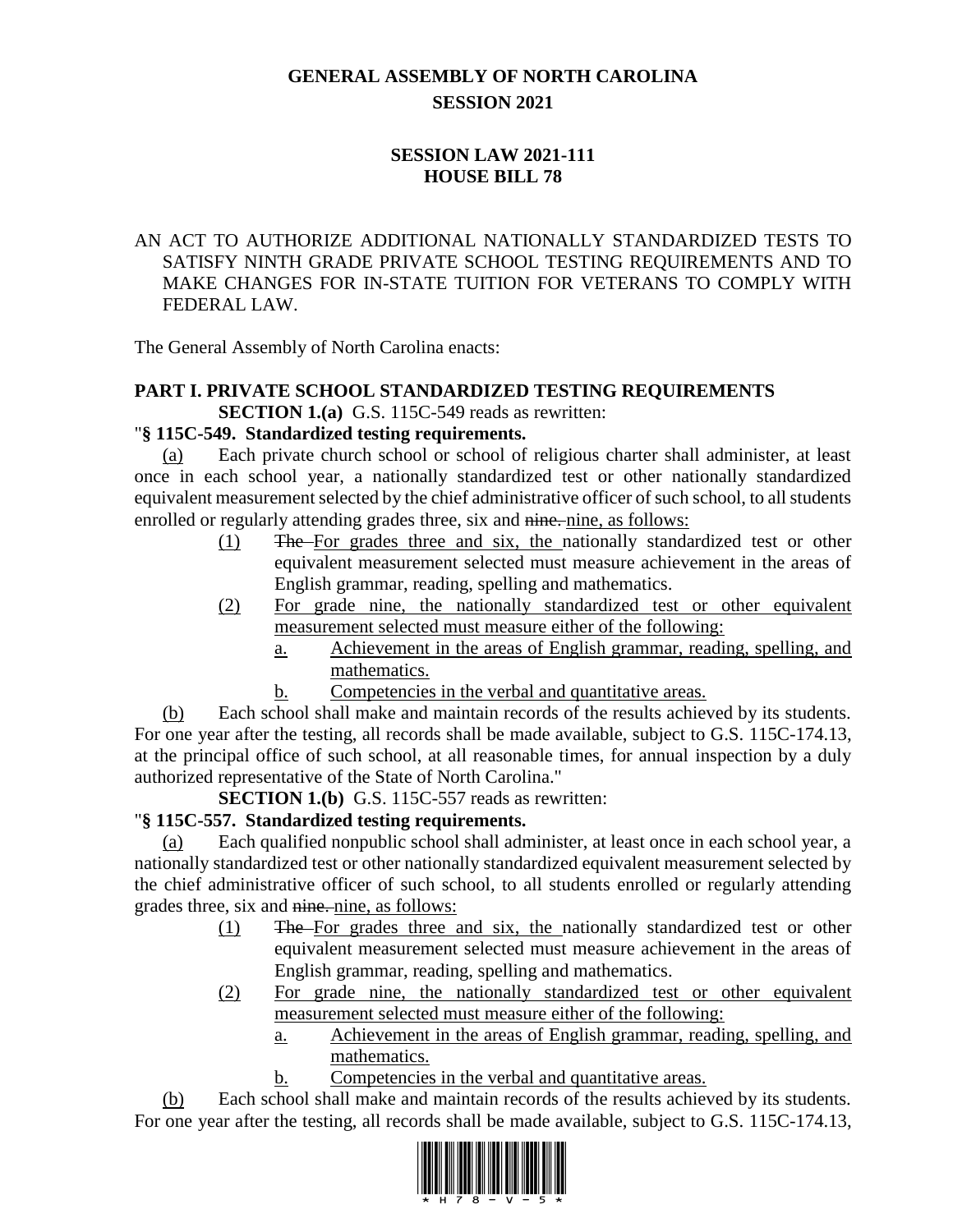at the principal office of such school, at all reasonable times, for annual inspection by a duly authorized representative of the State of North Carolina."

- **SECTION 1.(c)** G.S. 115C-562.5(a)(4) reads as rewritten:
- "(4) Administer, at least once in each school year, a nationally standardized test or other nationally standardized equivalent measurement selected by the chief administrative officer of the nonpublic school to all eligible students whose tuition and fees are paid in whole or in part with a scholarship grant enrolled in grades three and higher. The For grades three through eight, the nationally standardized test or other equivalent measurement selected must measure achievement in the areas of English grammar, reading, spelling, and mathematics. For grades nine through 12, the nationally standardized test or other equivalent measurement selected must measure either (i) achievement in the areas of English grammar, reading, spelling, and mathematics or (ii) competencies in the verbal and quantitative areas. Test performance data shall be submitted to the Authority by July 15 of each year. Test performance data reported to the Authority under this subdivision is not a public record under Chapter 132 of the General Statutes."

**SECTION 1.(d)** This section is effective when it becomes law and applies to tests given beginning with the 2021-2022 school year.

#### **PART II. IN-STATE TUITION/VETERANS/FEDERAL LAW COMPLIANCE SECTION 2.** G.S. 116-143.3A reads as rewritten:

#### "**§ 116-143.3A. Waiver of 12-month residency requirement for certain veterans and other individuals.**

…

(b) Waiver of 12-month residency requirement for certain veterans and other Certain Individuals. – Any veteran, dependent of a veteran, or other individual who qualifies for admission to an institution of higher education as defined in G.S. 116-143.1(a)(3) is eligible to be charged the in-State tuition rate and applicable mandatory fees for enrollment, to the extent required by Section 702 of the Veterans Access, Choice, and Accountability Act of 2014, as amended, 38 U.S.C. § 3679, without satisfying the 12-month residency requirement under G.S. 116-143.1, provided the individual meets all of the following criteria:

… (d) After the expiration of the three-year period following discharge as described in 38 U.S.C. § 3679(c), any enrolled individual who is eligible for in-State tuition under this section shall continue to be eligible for the in-State tuition rate so long as the covered individual remains continuously enrolled (other than during regularly scheduled breaks between courses, quarters, terms, or semesters) at that institution of higher education. …."

## **PART III. EFFECTIVE DATE**